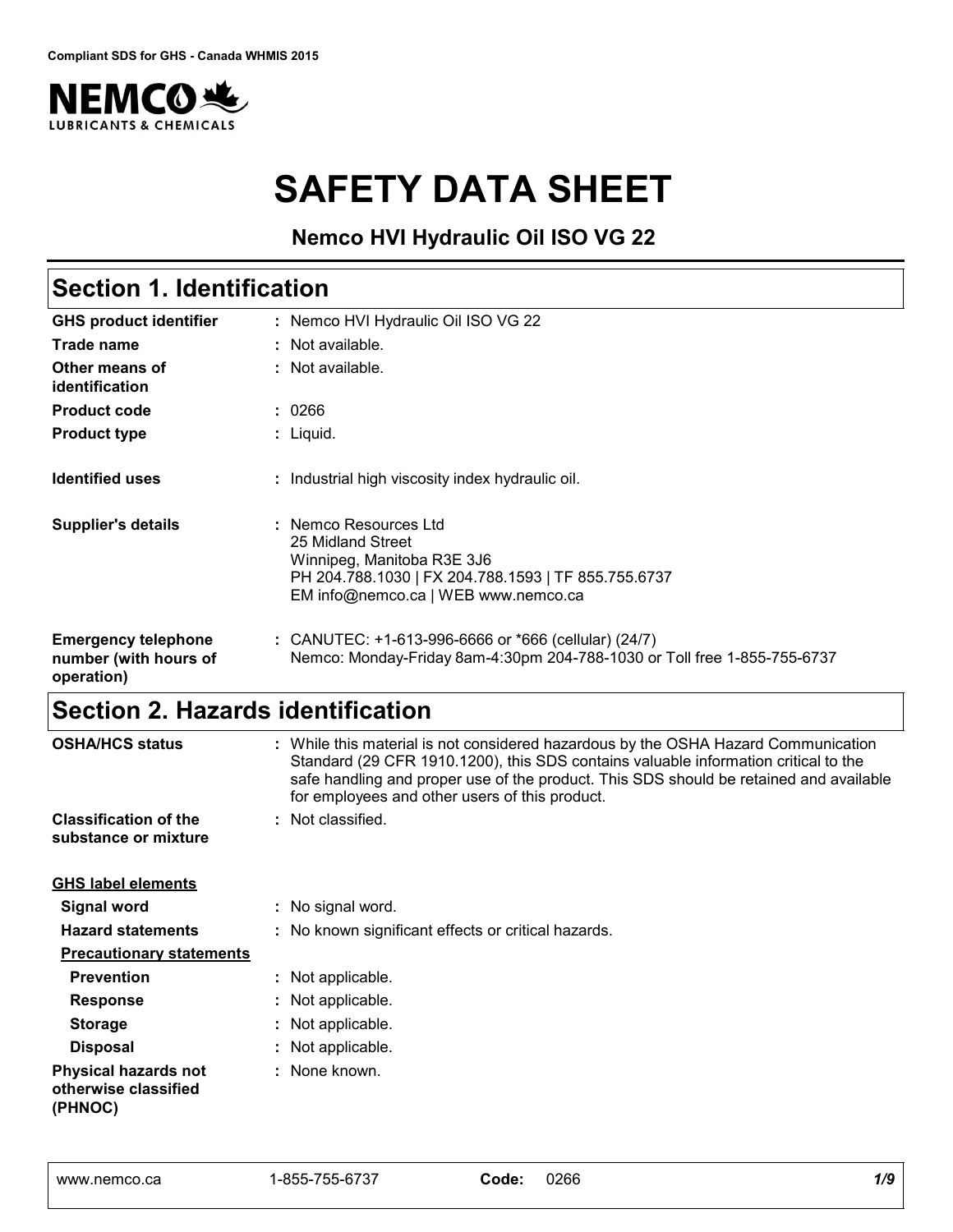

### **Section 2. Hazards identification**

| <b>Health hazards not</b> |  |
|---------------------------|--|
| otherwise classified      |  |
| (HHNOC)                   |  |

**:** None known.

# **Section 3. Composition/information on ingredients**

| Substance/mixture | : Mixture        |
|-------------------|------------------|
| Other means of    | : Not available. |
| identification    |                  |

#### **CAS number/other identifiers**

| <b>CAS number</b>   | : Not applicable. |
|---------------------|-------------------|
| <b>Product code</b> | : 0266            |

| Ingredient name                                        | $\%$               | <b>CAS number</b> |
|--------------------------------------------------------|--------------------|-------------------|
| Distillates (petroleum), hydrotreated heavy paraffinic | l≥75 - <90         | 64742-54-7        |
| Distillates (petroleum), hydrotreated light paraffinic | $\geq 10 - 25$     | 64742-55-8        |
| 2,6-di-tert-Butylphenol                                | $\geq$ 0.1 - <0.25 | 128-39-2          |

#### **Any concentration shown as a range is to protect confidentiality or is due to batch variation.**

**There are no additional ingredients present which, within the current knowledge of the supplier and in the concentrations applicable, are classified as hazardous to health or the environment and hence require reporting in this section.**

**Occupational exposure limits, if available, are listed in Section 8.**

### **Section 4. First aid measures**

#### **Description of necessary first aid measures**

| Eye contact         | : Immediately flush eyes with plenty of water, occasionally lifting the upper and lower<br>eyelids. Check for and remove any contact lenses. Get medical attention if irritation<br>occurs.                                                                    |
|---------------------|----------------------------------------------------------------------------------------------------------------------------------------------------------------------------------------------------------------------------------------------------------------|
| <b>Inhalation</b>   | : Remove victim to fresh air and keep at rest in a position comfortable for breathing. Get<br>medical attention if symptoms occur.                                                                                                                             |
| <b>Skin contact</b> | : Flush contaminated skin with plenty of water. Get medical attention if symptoms occur.                                                                                                                                                                       |
| Ingestion           | : Wash out mouth with water. If material has been swallowed and the exposed person is<br>conscious, give small quantities of water to drink. Do not induce vomiting unless<br>directed to do so by medical personnel. Get medical attention if symptoms occur. |

#### **Most important symptoms/effects, acute and delayed**

| <b>Potential acute health effects</b> |                                                     |
|---------------------------------------|-----------------------------------------------------|
| Eye contact                           | : No known significant effects or critical hazards. |
| <b>Inhalation</b>                     | : No known significant effects or critical hazards. |
| <b>Skin contact</b>                   | : No known significant effects or critical hazards. |
| Ingestion                             | : No known significant effects or critical hazards. |
| Over-exposure signs/symptoms          |                                                     |
| Eye contact                           | : No known significant effects or critical hazards. |
| <b>Inhalation</b>                     | : No known significant effects or critical hazards. |
| <b>Skin contact</b>                   | : No known significant effects or critical hazards. |
| Ingestion                             | : No known significant effects or critical hazards. |

#### **Indication of immediate medical attention and special treatment needed, if necessary**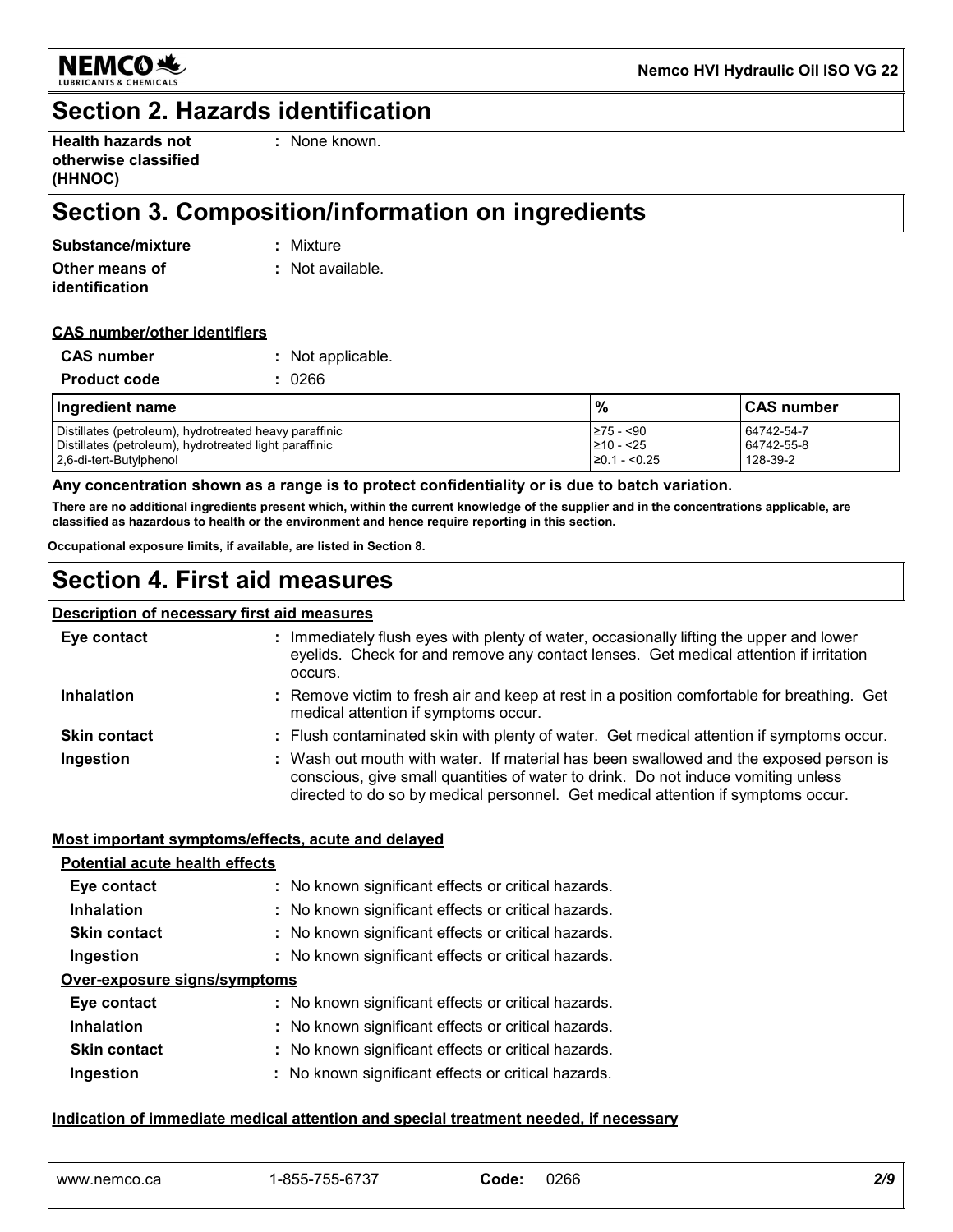

### **Section 4. First aid measures**

| Notes to physician                | : Treat symptomatically. Contact poison treatment specialist immediately if large<br>quantities have been ingested or inhaled. |
|-----------------------------------|--------------------------------------------------------------------------------------------------------------------------------|
| <b>Specific treatments</b>        | : No specific treatment.                                                                                                       |
| <b>Protection of first-aiders</b> | No special protection is required.                                                                                             |

**See toxicological information (Section 11)**

# **Section 5. Fire-fighting measures**

| <b>Extinguishing media</b>                               |                                                                                                                                                                          |
|----------------------------------------------------------|--------------------------------------------------------------------------------------------------------------------------------------------------------------------------|
| Suitable extinguishing<br>media                          | : Use an extinguishing agent suitable for the surrounding fire.                                                                                                          |
| Unsuitable extinguishing<br>media                        | : None known.                                                                                                                                                            |
| <b>Specific hazards arising</b><br>from the chemical     | No specific fire or explosion hazard.                                                                                                                                    |
| <b>Hazardous thermal</b><br>decomposition products       | : No specific data.                                                                                                                                                      |
| <b>Special protective actions</b><br>for fire-fighters   | : No special measures are required.                                                                                                                                      |
| <b>Special protective</b><br>equipment for fire-fighters | : Fire-fighters should wear appropriate protective equipment and self-contained breathing<br>apparatus (SCBA) with a full face-piece operated in positive pressure mode. |

# **Section 6. Accidental release measures**

#### **Personal precautions, protective equipment and emergency procedures**

| For non-emergency<br>personnel                        | : Put on appropriate personal protective equipment.                                                                                                                                                                                                                                                                                                                                                                                                                                                                                                                                        |
|-------------------------------------------------------|--------------------------------------------------------------------------------------------------------------------------------------------------------------------------------------------------------------------------------------------------------------------------------------------------------------------------------------------------------------------------------------------------------------------------------------------------------------------------------------------------------------------------------------------------------------------------------------------|
| For emergency responders                              | If specialized clothing is required to deal with the spillage, take note of any information in<br>÷.<br>Section 8 on suitable and unsuitable materials. See also the information in "For non-<br>emergency personnel".                                                                                                                                                                                                                                                                                                                                                                     |
| <b>Environmental precautions</b>                      | : Avoid dispersal of spilled material and runoff and contact with soil, waterways, drains<br>and sewers. Inform the relevant authorities if the product has caused environmental<br>pollution (sewers, waterways, soil or air).                                                                                                                                                                                                                                                                                                                                                            |
| Methods and materials for containment and cleaning up |                                                                                                                                                                                                                                                                                                                                                                                                                                                                                                                                                                                            |
| <b>Spill</b>                                          | : Stop leak if without risk. Move containers from spill area. Prevent entry into sewers,<br>water courses, basements or confined areas. Wash spillages into an effluent treatment<br>plant or proceed as follows. Contain and collect spillage with non-combustible,<br>absorbent material e.g. sand, earth, vermiculite or diatomaceous earth and place in<br>container for disposal according to local regulations (see Section 13). Dispose of via a<br>licensed waste disposal contractor. Note: see Section 1 for emergency contact<br>information and Section 13 for waste disposal. |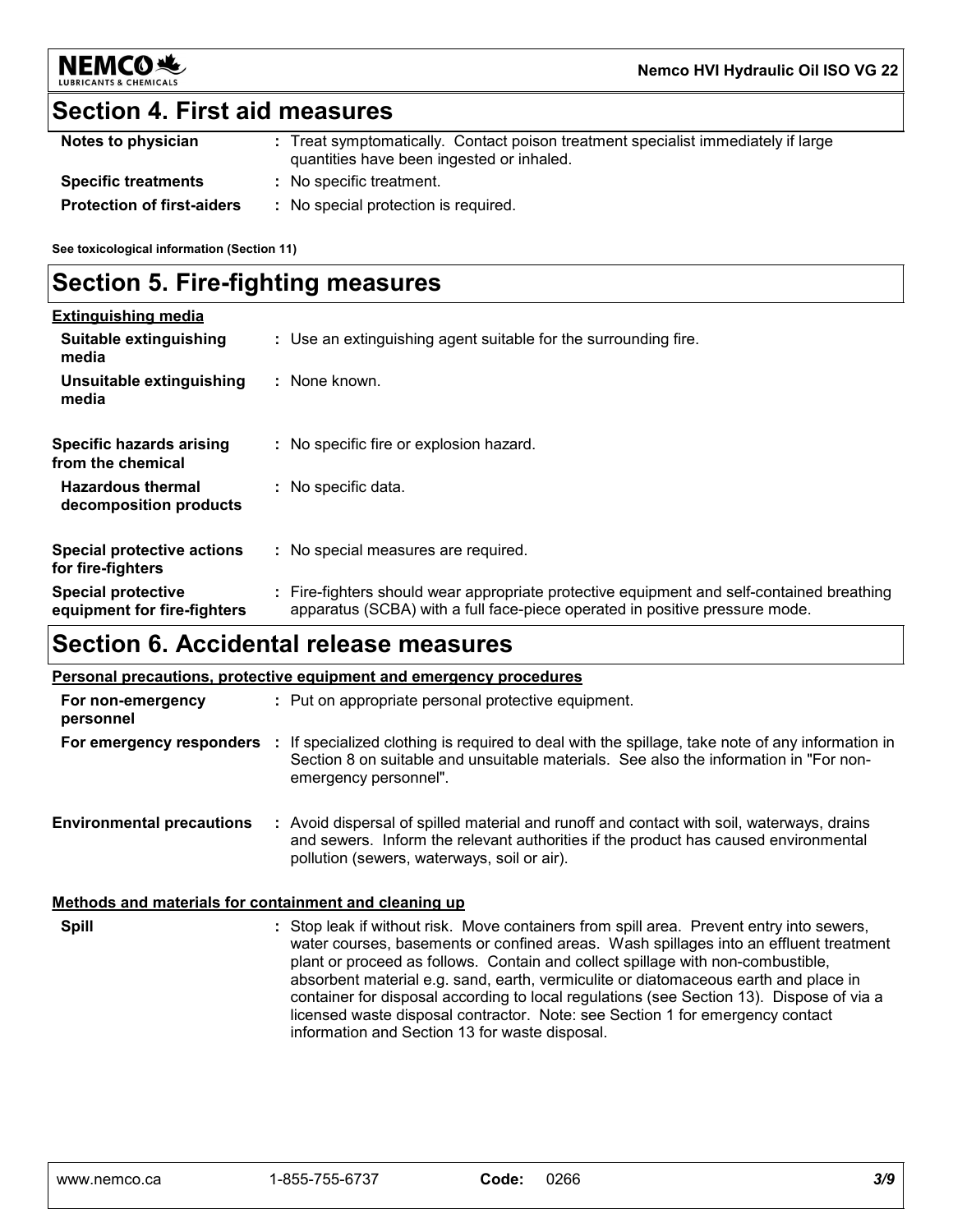

# **Section 7. Handling and storage**

### **Precautions for safe handling**

| <b>Protective measures</b>                                                |    | : Put on appropriate personal protective equipment (see Section 8).                                                                                                                                                                                                                                                                                                                                                                                                                                         |
|---------------------------------------------------------------------------|----|-------------------------------------------------------------------------------------------------------------------------------------------------------------------------------------------------------------------------------------------------------------------------------------------------------------------------------------------------------------------------------------------------------------------------------------------------------------------------------------------------------------|
| Advice on general<br>occupational hygiene                                 |    | : Eating, drinking and smoking should be prohibited in areas where this material is<br>handled, stored and processed. Workers should wash hands and face before eating,<br>drinking and smoking. See also Section 8 for additional information on hygiene<br>measures.                                                                                                                                                                                                                                      |
| Conditions for safe storage,<br>including any<br><i>incompatibilities</i> | ÷. | Store in accordance with local regulations. Store in original container protected from<br>direct sunlight in a dry, cool and well-ventilated area, away from incompatible materials<br>(see Section 10) and food and drink. Keep container tightly closed and sealed until<br>ready for use. Containers that have been opened must be carefully resealed and kept<br>upright to prevent leakage. Do not store in unlabeled containers. Use appropriate<br>containment to avoid environmental contamination. |

# **Section 8. Exposure controls/personal protection**

### **Control parameters**

| Occupational exposure limits                              |                               | TWA (8 hours) |                         | STEL (15 mins) |                          | Ceiling           |       |     |                   |       |                  |
|-----------------------------------------------------------|-------------------------------|---------------|-------------------------|----------------|--------------------------|-------------------|-------|-----|-------------------|-------|------------------|
| Ingredient                                                | List name                     | ppm           | mg/m <sup>3</sup> Other |                | ppm                      | mg/m <sup>3</sup> | Other | ppm | mg/m <sup>3</sup> | Other | <b>Notations</b> |
| Distillates (petroleum), hydrotreated<br>heavy paraffinic | IUS ACGIH 3/2015              |               | 5                       |                |                          |                   |       |     |                   |       | [a]              |
|                                                           | AB 4/2009                     |               | 5                       |                | $\overline{\phantom{0}}$ | 10                |       |     |                   |       | [b]              |
|                                                           | <b>ON 7/2015</b>              |               |                         |                | $\overline{\phantom{0}}$ | 10                |       |     |                   |       | [b]              |
| Distillates (petroleum), hydrotreated                     | QC 1/2014<br>IUS ACGIH 3/2015 |               | 5                       |                | $\overline{\phantom{a}}$ | 10                |       |     |                   |       | [b]<br>[a]       |
| light paraffinic                                          |                               |               |                         |                |                          |                   |       |     |                   |       |                  |
|                                                           | AB 4/2009                     |               | 5                       |                | $\overline{\phantom{a}}$ | 10                |       |     |                   |       | [b]              |
|                                                           | ON 7/2015                     |               | 5                       |                | $\overline{\phantom{0}}$ | 10                |       |     |                   |       | [b]              |
|                                                           | IQC 1/2014                    |               |                         |                |                          | 10                |       |     |                   |       | [b]              |

**Form:** [a]Inhalable fraction [b]Mist

| Appropriate engineering<br>controls       | : Good general ventilation should be sufficient to control worker exposure to airborne<br>contaminants.                                                                                                                                                       |
|-------------------------------------------|---------------------------------------------------------------------------------------------------------------------------------------------------------------------------------------------------------------------------------------------------------------|
| <b>Environmental exposure</b><br>controls | : Emissions from ventilation or work process equipment should be checked to ensure<br>they comply with the requirements of environmental protection legislation.                                                                                              |
| <b>Individual protection measures</b>     |                                                                                                                                                                                                                                                               |
| <b>Hygiene measures</b>                   | : Wash hands, forearms and face thoroughly after handling chemical products, before<br>eating, smoking and using the lavatory and at the end of the working period. Ensure<br>that eyewash stations and safety showers are close to the workstation location. |
| <b>Eye/face protection</b>                | : Safety eyewear complying with an approved standard should be used when a risk<br>assessment indicates this is necessary to avoid exposure to liquid splashes, mists,<br>gases or dusts.                                                                     |
| <b>Skin protection</b>                    |                                                                                                                                                                                                                                                               |
| <b>Hand protection</b>                    | : Chemical-resistant, impervious gloves complying with an approved standard should be<br>worn at all times when handling chemical products if a risk assessment indicates this is<br>necessary.                                                               |
| <b>Body protection</b>                    | : Personal protective equipment for the body should be selected based on the task being<br>performed and the risks involved and should be approved by a specialist before<br>handling this product.                                                           |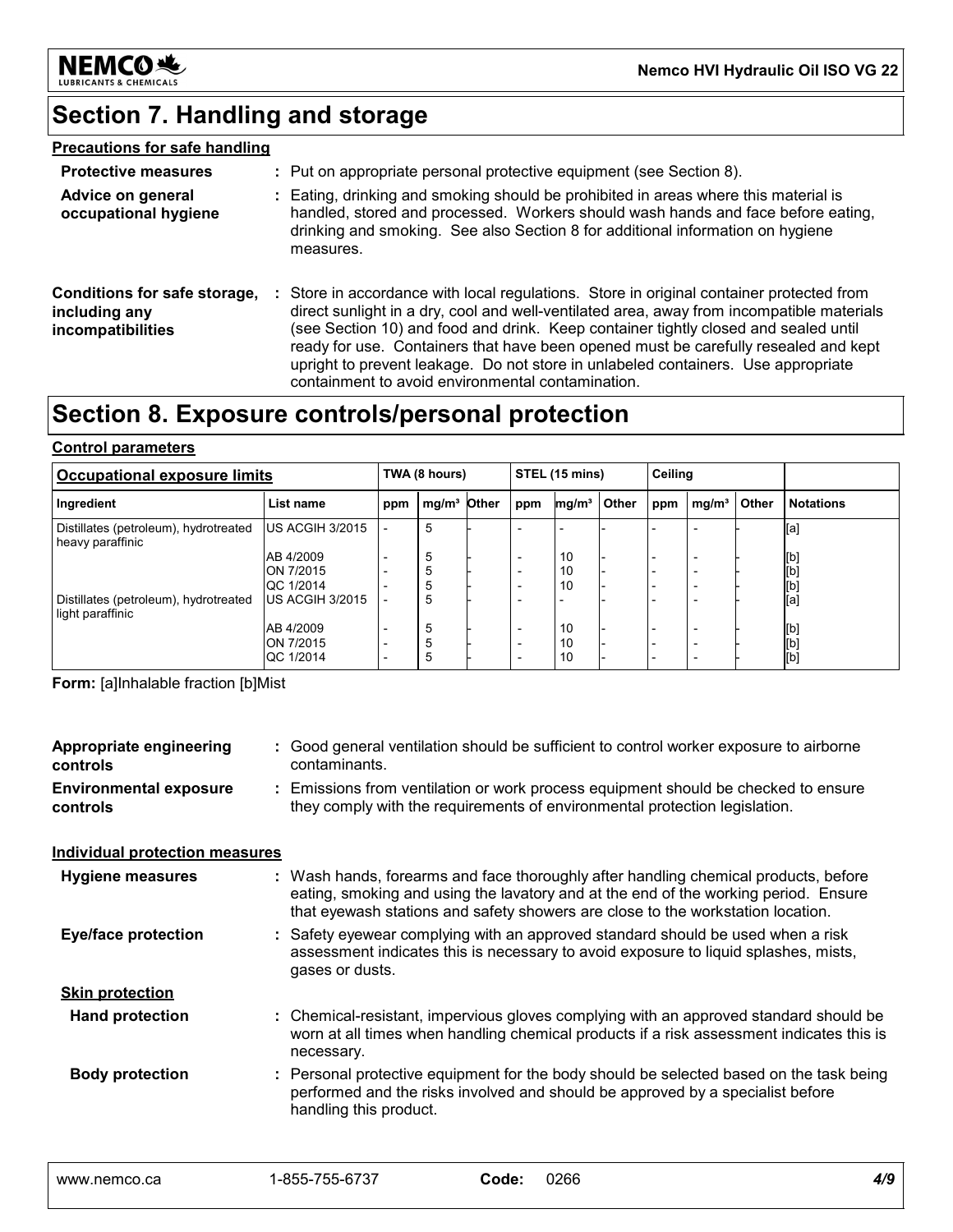

# **Section 8. Exposure controls/personal protection**

| Other skin protection         | : Appropriate footwear and any additional skin protection measures should be selected<br>based on the task being performed and the risks involved and should be approved by a<br>specialist before handling this product. |
|-------------------------------|---------------------------------------------------------------------------------------------------------------------------------------------------------------------------------------------------------------------------|
| <b>Respiratory protection</b> | : Not required under normal conditions of use.                                                                                                                                                                            |

# **Section 9. Physical and chemical properties**

#### **Appearance**

| <b>Physical state</b>                             | : Liquid. [Viscous.]                                                                        |
|---------------------------------------------------|---------------------------------------------------------------------------------------------|
| Color                                             | : Amber.                                                                                    |
| Odor                                              | Mild hydrocarbon.                                                                           |
| <b>Odor threshold</b>                             | : Not available.                                                                            |
| рH                                                | Not available.                                                                              |
| <b>Freezing point</b>                             | $: -48^{\circ}$ C                                                                           |
| <b>Boiling point</b>                              | Not available.                                                                              |
| <b>Flash point</b>                                | : Open cup: $>207^{\circ}$ C [Cleveland.]                                                   |
| <b>Evaporation rate</b>                           | : Not available.                                                                            |
| <b>Flammability (solid, gas)</b>                  | $:$ Not available.                                                                          |
| Lower and upper explosive<br>(flammable) limits   | : Not available.                                                                            |
| Vapor pressure                                    | $:$ Not available.                                                                          |
| Vapor density                                     | : Not available.                                                                            |
| <b>Relative density</b>                           | $: 0.85$ to 0.91                                                                            |
| Solubility in water                               | : Negligible in water.                                                                      |
| <b>Partition coefficient: n-</b><br>octanol/water | $:$ Not available.                                                                          |
| <b>Auto-ignition temperature</b>                  | : Not available.                                                                            |
| <b>Decomposition temperature</b>                  | : Not available.                                                                            |
| <b>Viscosity</b>                                  | Kinematic: $4.5 \text{ cSt } (100^{\circ} \text{C})$<br>Kinematic: 22.6 cSt $(40^{\circ}C)$ |

# **Section 10. Stability and reactivity**

| <b>Reactivity</b>                            |                            | : No specific test data related to reactivity available for this product or its ingredients. |     |
|----------------------------------------------|----------------------------|----------------------------------------------------------------------------------------------|-----|
| <b>Chemical stability</b>                    | and halogenated compounds. | : Stable in normal ambient conditions. Reactive with oxidizing agents, acids, halogens       |     |
| <b>Possibility of hazardous</b><br>reactions |                            | : Under normal conditions of storage and use, hazardous reactions will not occur.            |     |
| <b>Conditions to avoid</b>                   |                            | : Avoid heat, flames, sparks and other sources of ignition.                                  |     |
| Incompatible materials                       | reducing agents.           | : Reactive or incompatible with the following materials: strong oxidizers and strong         |     |
| <b>Hazardous decomposition</b><br>products   | not be produced.           | : Under normal conditions of storage and use, hazardous decomposition products should        |     |
| www.nemco.ca                                 | 1-855-755-6737             | 0266<br>Code:                                                                                | 5/9 |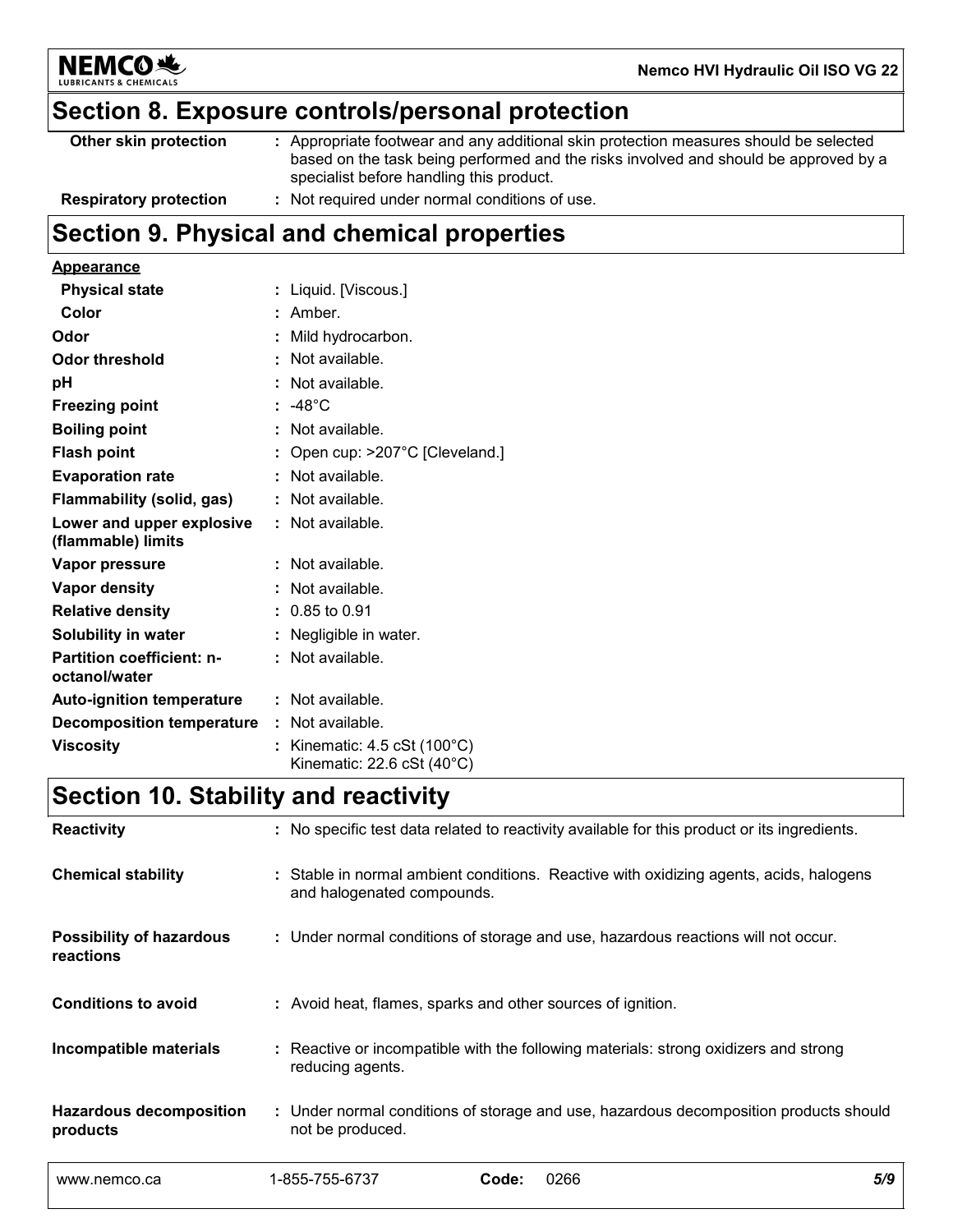

# **Section 11. Toxicological information**

#### **Information on toxicological effects**

#### **Acute toxicity**

| <b>Product/ingredient name</b>                            | <b>Result</b>                   | <b>Species</b> | <b>Dose</b>              | <b>Exposure</b> |
|-----------------------------------------------------------|---------------------------------|----------------|--------------------------|-----------------|
| Distillates (petroleum), hydrotreated<br>light paraffinic | LC50 Inhalation Dusts and mists | Rat            | 3900 mg/ $m3$            | 4 hours         |
| 2.6-di-tert-Butylphenol                                   | LD50 Dermal<br>LD50 Oral        | Rabbit<br>Rat  | $>10$ g/kg<br>1320 mg/kg |                 |

#### **Irritation/Corrosion**

| <b>Product/ingredient name</b> | Result                             | <b>Species</b> | <b>Score</b> | <b>Exposure</b> | <b>Observation</b> |
|--------------------------------|------------------------------------|----------------|--------------|-----------------|--------------------|
| 2.6-di-tert-Butylphenol        | <b>Skin</b><br>- Moderate irritant | Rat            |              | $0.5$ mL        |                    |

#### **Sensitization**

There is no data available.

#### **Mutagenicity**

There is no data available.

#### **Carcinogenicity**

#### **Classification**

| <b>Product/ingredient name</b>                            | OSHA  IARC | <b>INTP</b> | <b>ACGIH EPA</b> | <b>NIOSH</b> |
|-----------------------------------------------------------|------------|-------------|------------------|--------------|
| Distillates (petroleum), hydrotreated<br>heavy paraffinic |            |             | A4               |              |
| Distillates (petroleum), hydrotreated<br>light paraffinic |            |             | A4               |              |

#### **Reproductive toxicity**

There is no data available.

#### **Teratogenicity**

There is no data available.

#### **Specific target organ toxicity (single exposure)**

There is no data available.

#### **Specific target organ toxicity (repeated exposure)**

#### There is no data available.

#### **Aspiration hazard**

| Name                                                   | <b>Result</b>                         |
|--------------------------------------------------------|---------------------------------------|
| Distillates (petroleum), hydrotreated heavy paraffinic | <b>ASPIRATION HAZARD - Category 1</b> |
| Distillates (petroleum), hydrotreated light paraffinic | <b>ASPIRATION HAZARD - Category 1</b> |

**Information on the likely** 

**:** Dermal contact. Eye contact. Inhalation. Ingestion.

**routes of exposure Potential acute health effects**

| I Olenhai acute Health effects |                                                     |
|--------------------------------|-----------------------------------------------------|
| Eye contact                    | : No known significant effects or critical hazards. |
| <b>Inhalation</b>              | : No known significant effects or critical hazards. |
| <b>Skin contact</b>            | : No known significant effects or critical hazards. |
| Ingestion                      | : No known significant effects or critical hazards. |

#### **Symptoms related to the physical, chemical and toxicological characteristics**

| Eye contact       | : No known significant effects or critical hazards. |
|-------------------|-----------------------------------------------------|
| <b>Inhalation</b> | : No known significant effects or critical hazards. |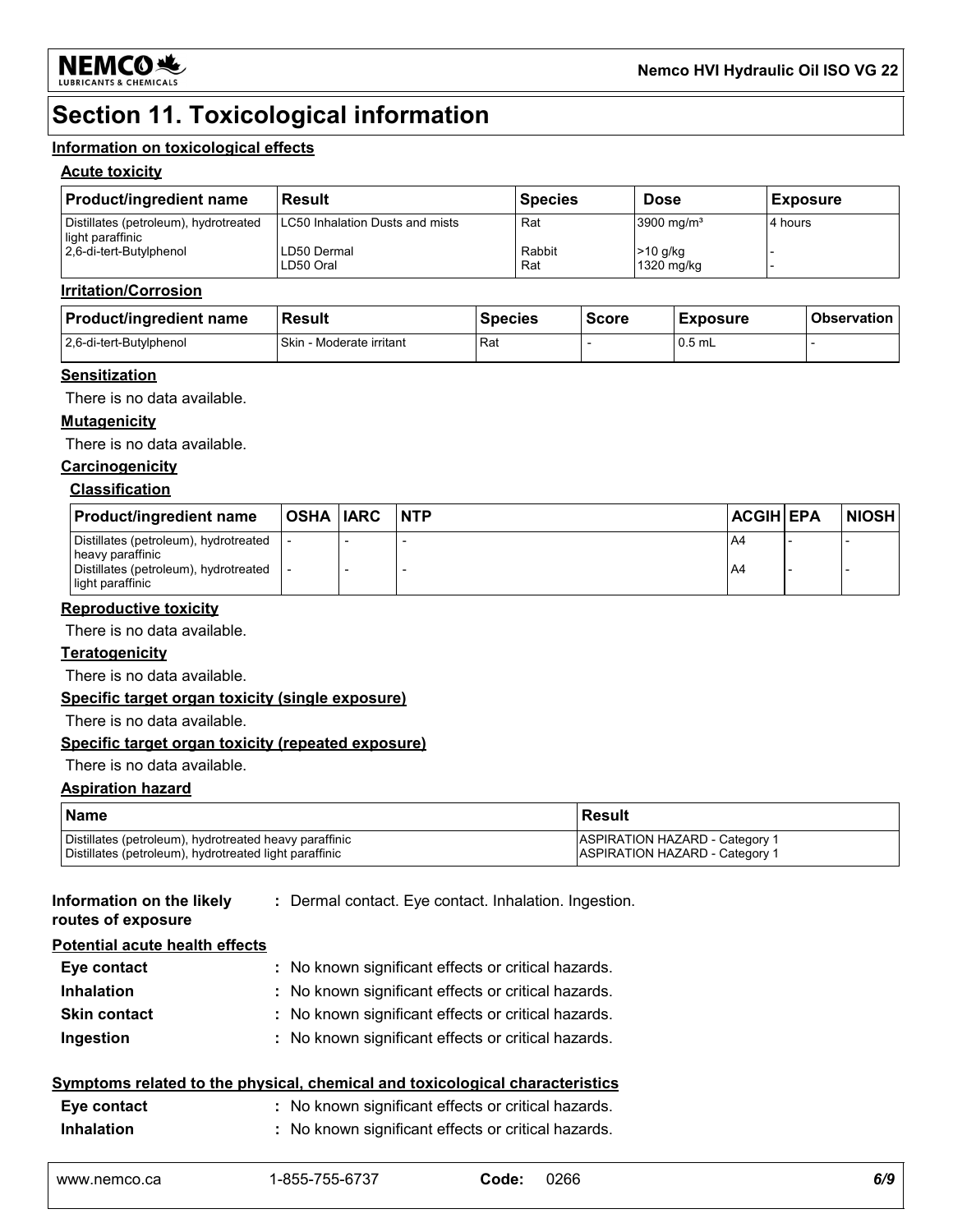

# **Section 11. Toxicological information**

| <b>Skin contact</b> | : No known significant effects or critical hazards. |
|---------------------|-----------------------------------------------------|
| Ingestion           | : No known significant effects or critical hazards. |

#### **Delayed and immediate effects and also chronic effects from short and long term exposure**

| <b>Short term exposure</b>              |                                                     |  |  |
|-----------------------------------------|-----------------------------------------------------|--|--|
| <b>Potential immediate</b><br>effects   | : No known significant effects or critical hazards. |  |  |
| <b>Potential delayed effects</b>        | : No known significant effects or critical hazards. |  |  |
| Long term exposure                      |                                                     |  |  |
| <b>Potential immediate</b><br>effects   | : No known significant effects or critical hazards. |  |  |
| <b>Potential delayed effects</b>        | : No known significant effects or critical hazards. |  |  |
| <b>Potential chronic health effects</b> |                                                     |  |  |
| General                                 | : No known significant effects or critical hazards. |  |  |
| Carcinogenicity                         | : No known significant effects or critical hazards. |  |  |
| <b>Mutagenicity</b>                     | : No known significant effects or critical hazards. |  |  |
| <b>Teratogenicity</b>                   | : No known significant effects or critical hazards. |  |  |
| Developmental effects                   | : No known significant effects or critical hazards. |  |  |
| <b>Fertility effects</b>                | : No known significant effects or critical hazards. |  |  |

#### **Numerical measures of toxicity**

#### **Acute toxicity estimates**

| <b>Route</b> | <b>ATE value</b> |
|--------------|------------------|
| Oral         | 2631.6 mg/kg     |

# **Section 12. Ecological information**

#### **Toxicity**

There is no data available.

#### **Persistence and degradability**

There is no data available.

#### **Bioaccumulative potential**

| <b>Product/ingredient name</b> | $LogP_{ow}$ | .BCF | <b>Potential</b> |
|--------------------------------|-------------|------|------------------|
| 2,6-di-tert-Butylphenol        | 4.5         |      | high             |

#### **Mobility in soil**

| Soil/water partition   | : There is no data available. |
|------------------------|-------------------------------|
| coefficient $(K_{oc})$ |                               |

**Other adverse effects** : No known significant effects or critical hazards.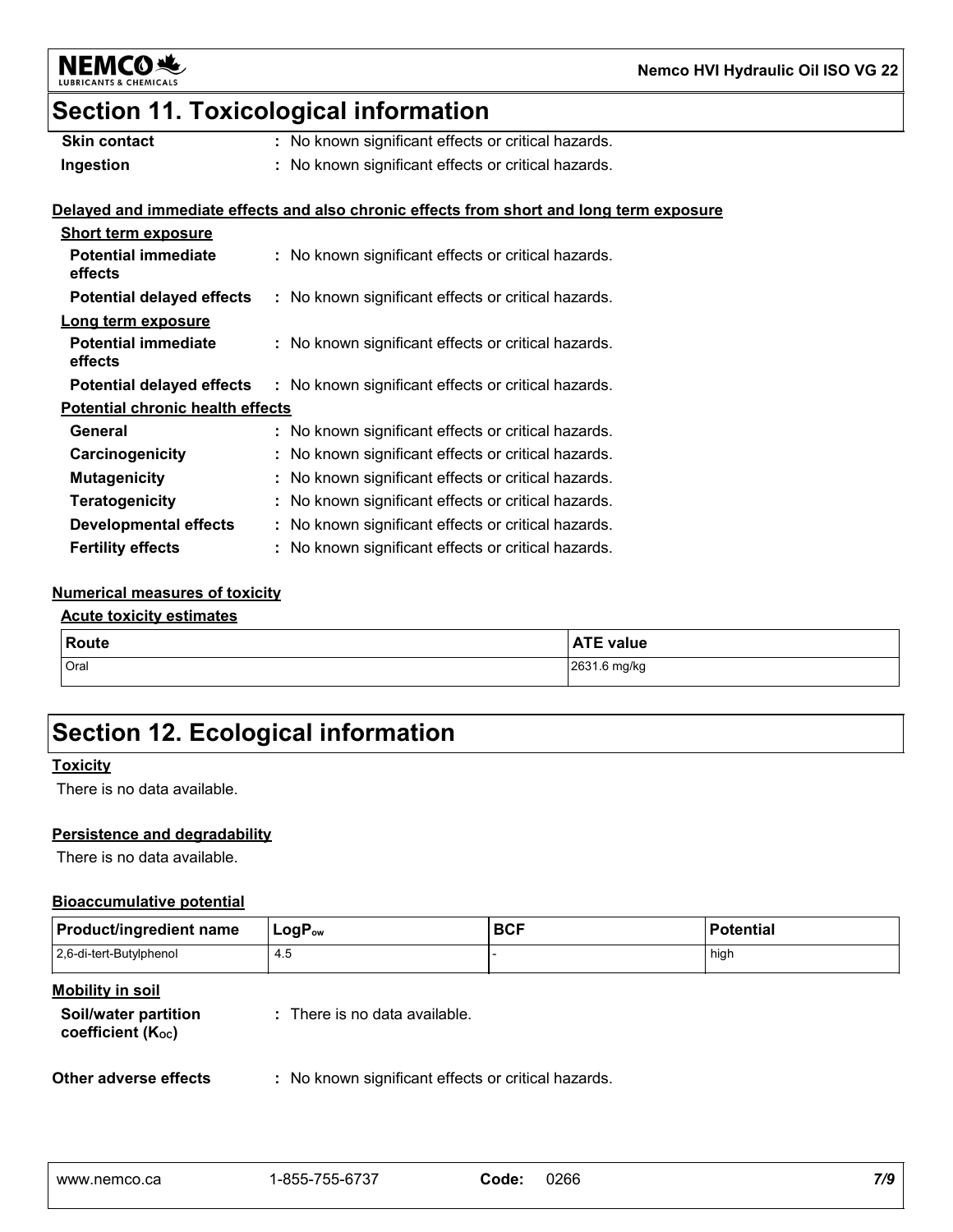

# **Section 13. Disposal considerations**

The generation of waste should be avoided or minimized wherever possible. Disposal of this product, solutions and any by-products should comply with the requirements of environmental protection and waste disposal legislation and any regional local authority requirements. Dispose of surplus and non-recyclable products via a licensed waste disposal contractor. Waste should not be disposed of untreated to the sewer unless fully compliant with the requirements of all authorities with jurisdiction. Waste packaging should be recycled. Incineration or landfill should only be considered when recycling is not feasible. This material and its container must be disposed of in a safe way. Empty containers or liners may retain some product residues. Avoid dispersal of spilled material and runoff and contact with soil, waterways, drains and sewers. **Disposal methods :**

### **Section 14. Transport information**

|                                      | <b>TDG</b>               | <b>IMDG</b>                  | <b>IATA</b>                  |
|--------------------------------------|--------------------------|------------------------------|------------------------------|
| <b>UN number</b>                     | Not regulated.           | Not regulated.               | Not regulated.               |
| <b>UN proper</b><br>shipping name    |                          | $\qquad \qquad \blacksquare$ |                              |
| <b>Transport</b><br>hazard class(es) | $\overline{\phantom{0}}$ | $\qquad \qquad \blacksquare$ |                              |
| <b>Packing group</b>                 | $\blacksquare$           | $\overline{\phantom{0}}$     | $\qquad \qquad \blacksquare$ |
| Environmental<br>hazards             | No.                      | No.                          | No.                          |
| <b>Additional</b><br>information     | $\overline{\phantom{a}}$ |                              |                              |

**AERG :** Not applicable.

**Special precautions for user Transport within user's premises:** always transport in closed containers that are **:** upright and secure. Ensure that persons transporting the product know what to do in the event of an accident or spillage.

**Transport in bulk according :** Not available. **to Annex II of MARPOL 73/78 and the IBC Code**

# **Section 15. Regulatory information**

| <b>Canadian lists</b>        |                                      |               |     |
|------------------------------|--------------------------------------|---------------|-----|
| <b>Canadian NPRI</b>         | : None of the components are listed. |               |     |
| <b>CEPA Toxic substances</b> | : None of the components are listed. |               |     |
| <b>Canada inventory</b>      | : Not determined.                    |               |     |
| <b>International lists</b>   |                                      |               |     |
| <b>National inventory</b>    |                                      |               |     |
| <b>Australia</b>             | : Not determined.                    |               |     |
| China                        | : Not determined.                    |               |     |
| <b>Europe</b>                | : Not determined.                    |               |     |
|                              |                                      |               |     |
| www.nemco.ca                 | 1-855-755-6737                       | 0266<br>Code: | 8/9 |